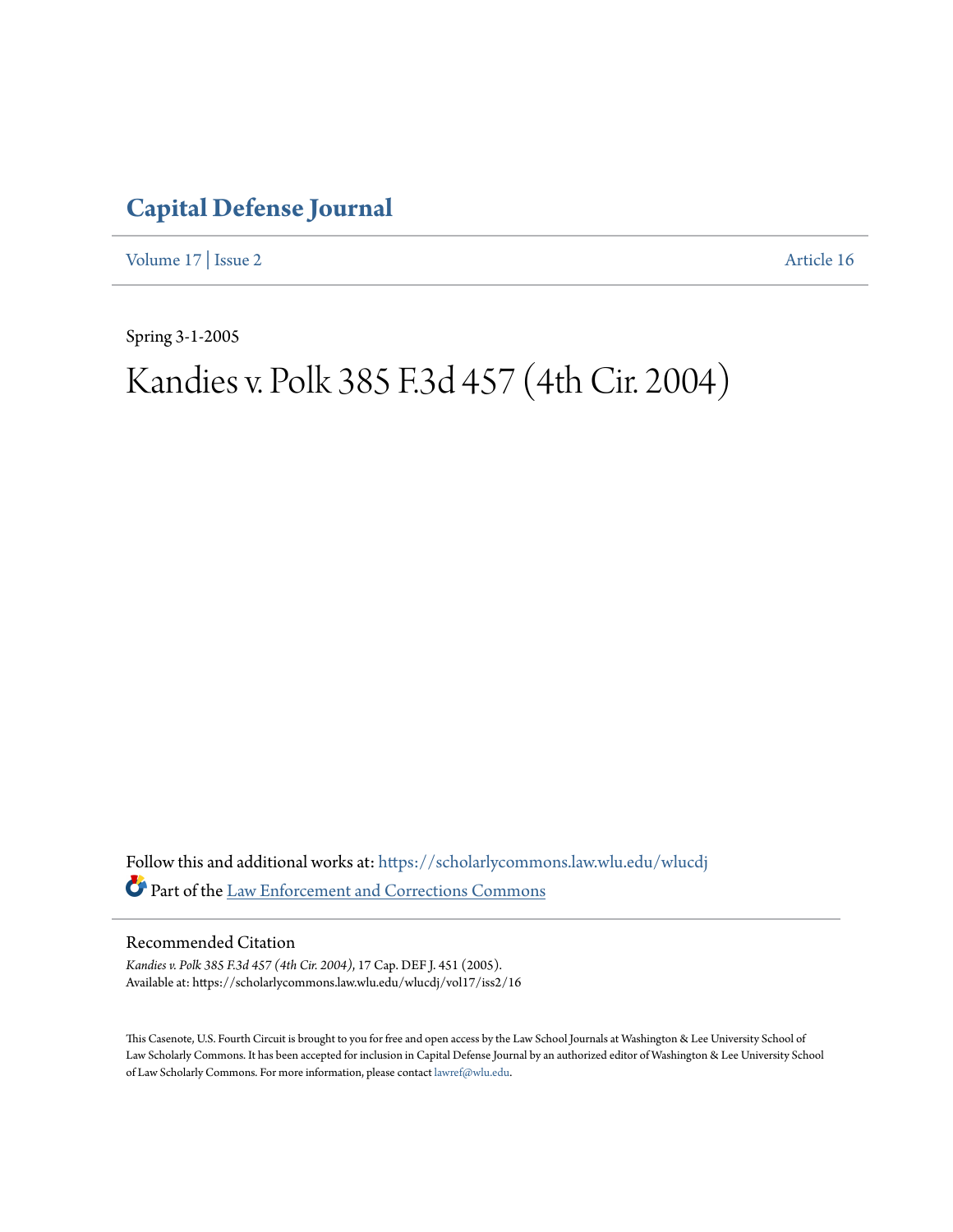### Kandies v. Polk **385 F.3d** 457 (4th Cir. 2004)

#### *L Facts*

In April 1994 a North Carolina jury found Jeffrey Clayton Kandies guilty of the first-degree rape and first-degree murder of his fiancee's four-year-old daughter, Natalie Lynn Osborne.' During the sentencing phase of the trial, the defense called witnesses, including Kandies's mother, who testified about Kandies's good parenting, his history of drug and alcohol abuse, his relatively clean criminal record, his difficult childhood, and his relationship with his step-father.2 In addition, the defense called two clinical psychologists, Dr. Brian Glover and Dr. Claudia Coleman.<sup>3</sup> Dr. Glover, who had met with Kandies three times, testified that Kandies had a severe alcohol problem and that on the day of the crime "Kandies was suffering from a mental disorder and that his ability to appreciate the criminality of his conduct was impaired."<sup>4</sup> Dr. Coleman met with Kandies twice and testified that she conducted psychological tests and reviewed his work, school, military, and police records.<sup>5</sup> Dr. Coleman opined that Kandies's judgment on the day of the crime may have been impaired **by** his various emotional and mental disturbances and alcohol dependence.<sup>6</sup> Jurors found two aggravating factors as well as three statutory and eighteen non-statutory mitigating factors.<sup>1</sup>

*7. Kandes,* 385 F.3d at 465; *see* N.C. GEN. STAT. § 15A-2000(b) (2003) (instructing jurors to consider aggravating and mitigating circumstances to determine whether a death sentence is appropriate). The two aggravating factors were: "(1) Kandies murdered Natalie during the commission of first-degree rape and (2) the murder of Natalie was especially heinous, atrocious or cruel." *Kandies,* 385 F.3d at 465; *see* N.C. **GEN.** STAT. **§** 15A-2000(e) (listing possible aggravating circumstances). The statutory mitigating factors were: "(1) Kandies did not have a significant criminal history; (2) Kandies murdered Natalie while suffering from a mental or emotional disturbance; and (3) Kandies's capacity to appreciate the criminality of his conduct or conform to the requirements of the law was impaired." *Kandes,* 385 F.3d at 465 n.4; *see* N.C. GEN. STAT. **§** 15A-2000(f) (listing statutory mitigating circumstances). The eighteen non-statutory mitigating circumstances primarily involved Kandies's remorse, his cooperation with authorities, his history of substance abuse, and his difficult childhood. *Kandies,* **385** F.3d at 465 n.5; *see* N.C. GEN. **STAT. S** 15A-2000(f) (permitting jurors to consider mitigating circumstances other than those listed in the statute).

<sup>1.</sup> Kandies v. Polk, **385 F.3d** 457, 461-64 (4th Cir. 2004).

<sup>2.</sup> *Id.* at 464-65, 464 n.2.

**<sup>3.</sup>** *Id.* at 464.

<sup>4.</sup> *Id.*

**<sup>5.</sup>** Id. at 464-65.

*<sup>6.</sup> Id.* at 465.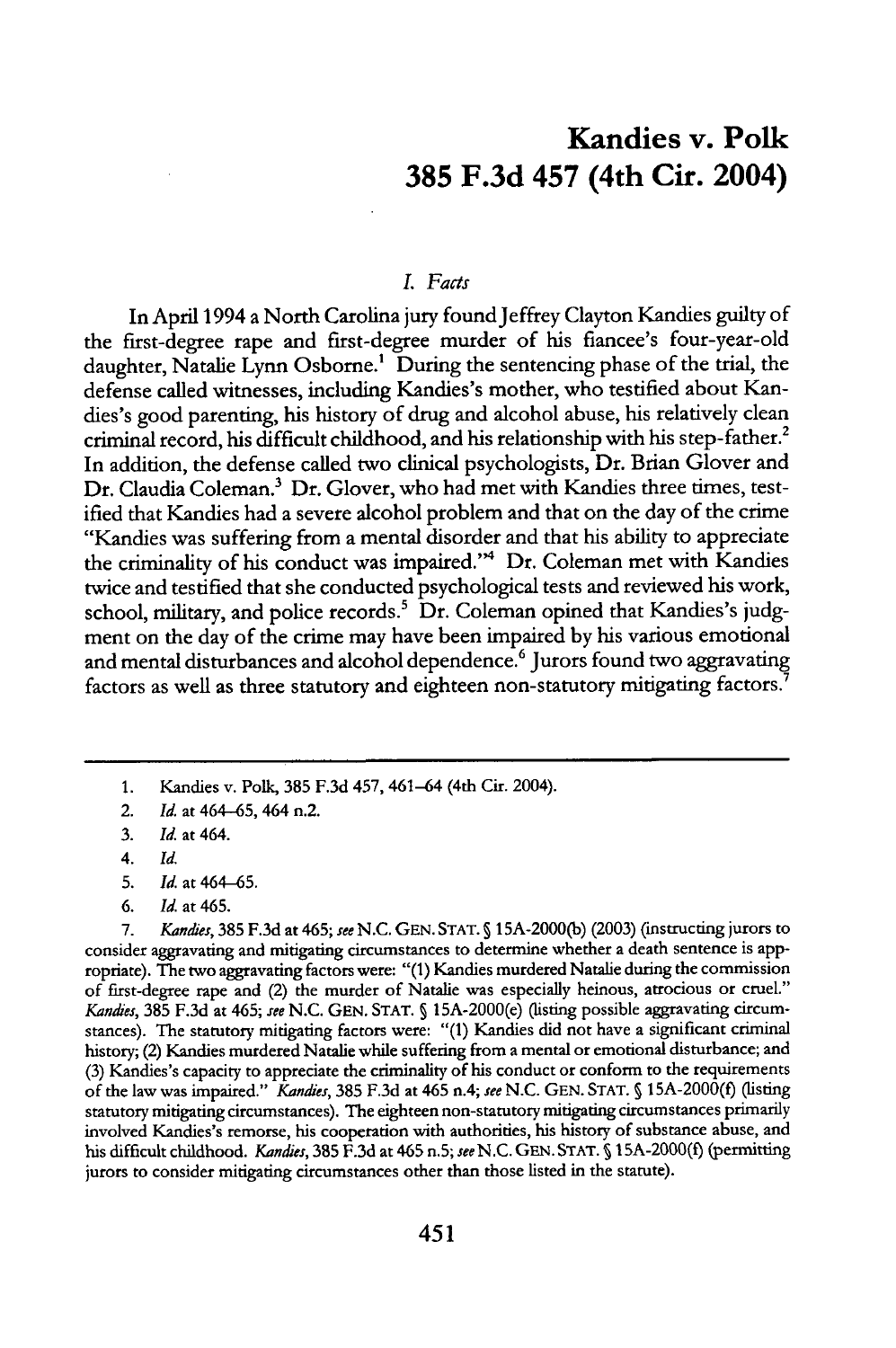The jury concluded that the aggravators outweighed the mitigating factors and, consequently, sentenced Kandies to death.'

The Supreme Court of North Carolina affirmed Kandies's conviction and sentence, and the United States Supreme Court denied certiorari.<sup>9</sup> In September 1997 Kandies filed a postconviction motion for appropriate relief ("MAR") in the trial court, which asserted that, inter alia, his trial counsel were ineffective because they failed to investigate whether he was sexually abused as a child.<sup>10</sup> The MAR court denied Kandies's ineffective assistance of counsel ("IAC") claim and his other claims, and the Supreme Court of North Carolina ultimately denied Kandies's petition for further review of the merits of his claims." In October 1999 the United States District Court for the Eastern District of North Carolina denied Kandies's petition for a writ of habeas corpus.<sup>12</sup> Subsequently, the United States Court of Appeals for the Fourth Circuit granted a certificate of appealability.<sup>13</sup>

#### *II. Holding*

A majority of the three-member Fourth Circuit panel reviewed the state court's findings under the standards set forth in the Anti-Terrorism and Effective Death Penalty Act of 1996 ("AEDPA") and held that the state court's decisions regarding Kandies's IAC claim were neither " 'contrary to, [n]or involved an unreasonable application of " Strickland v. Washington.<sup>14</sup> Specifically, two judges

8. *Kandies,* 385 F.3d at 465.

9. *Id.* at 466; State v. Kandies, 467 S.E.2d 67, 88 (N.C. 1996), *cert. denied,* 519 U.S. 894, 894 (1996); *see* N.C. **GEN. STAT. § 15A-2000(d)** (giving the Supreme Court of North Carolina automatic review of all death sentences).

10. *Kandies,* 385 F.3d at 466; see N.C. **GEN. STAT. §** 15A-1411 (2003) (permitting a defendant to file an MAR to seek post-trial relief from an error committed by the trial court). In support of his claim, Kandies submitted an affidavit that described the sexual abuse he suffered as a child. *Kandies,* 385 F.3d at 466.

- 11. *Kandies,* 385 F.3d at 466-67.
- 12. *Id.* at 467.

13. *Id.; see* 28 U.S.C. **§** 2253(c)(1)(A) (2000) (requiring a defendant to obtain a COA before appealing a district court's denial of the defendant's habeas petition, if the petition's claims arise out of state court; part ofAEDPA); *see also* 4TH CIR. R. 22(a) (providing the Fourth Circuit's procedures for requesting a certificate of appealability). *Seegeneralby* Maxwell C. Smith, Case Note, 16 **CAP. DEF. J.** 635 (2004) (analyzing 4TH CIR. R. 22(a)). The Fourth Circuit granted a certificate of appealability on his JAC claim and his claim that the prosecution exercised racially based peremptory strikes in violation of *Batson v. Kentucky. Kandies,* 385 F.3d at 467; *see* Batson v. Kentucky, 476 U.S. 79, 84 (1986) (prohibiting the prosecution from striking a juror solely on the basis of race). The Fourth Circuit denied Kandies's *Batson* claim, and the issue will not be discussed in this case note. *Kandies,* 385 F.3d at 478.

14. *Kandes,* 385 F.3d at 467-68, 478-79 (quoting 28 U.S.C. **§** 2254(d) (2000)); *see* Strickland v. Washington, 466 U.S. 668, 687-98 (1984) (providing a two-part test to determine whether trial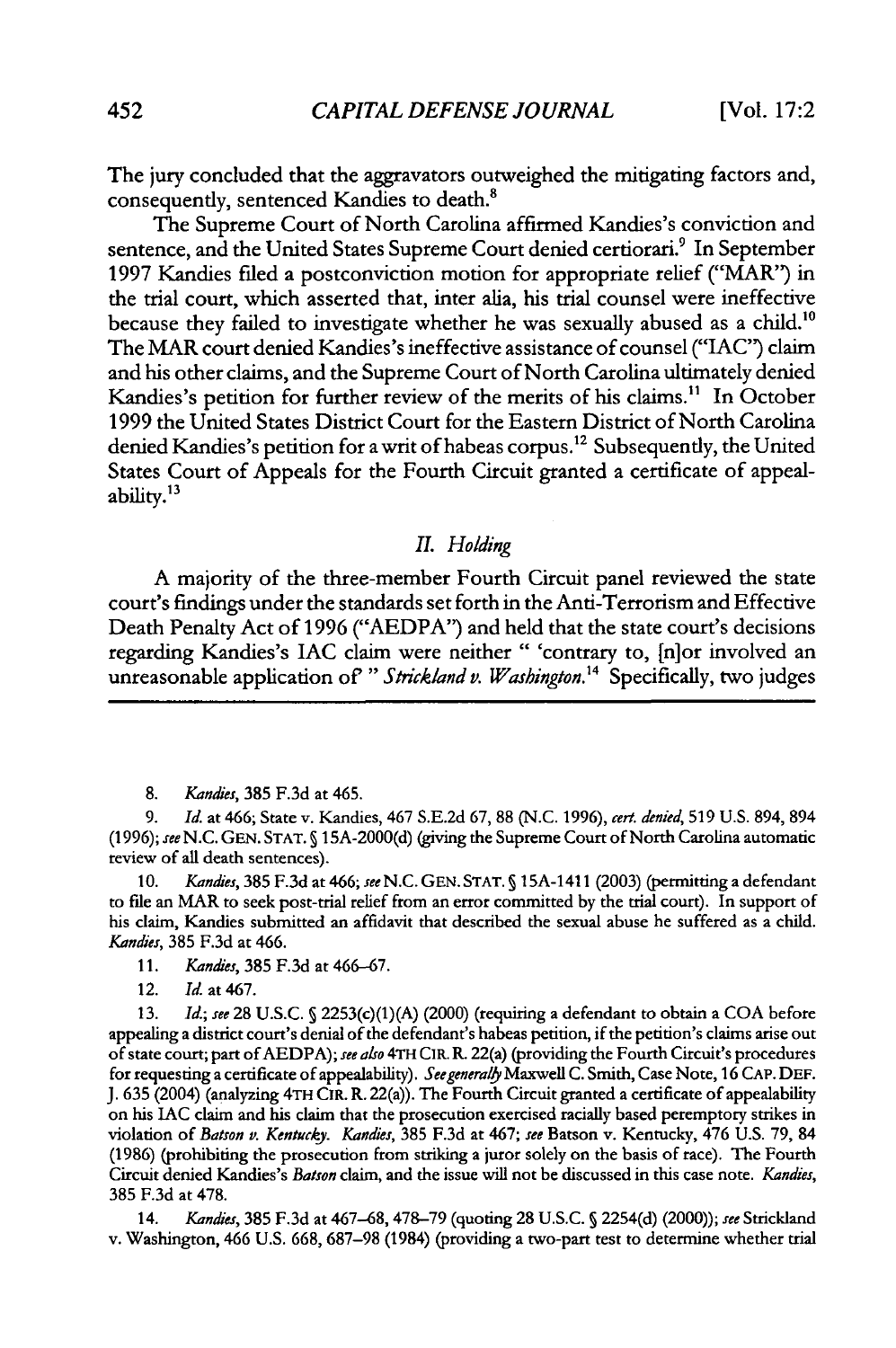*KANDIES V. POLK*

concluded that the state court reasonably determined that Kandies's counsel did not err by failing to retain a mitigation expert or by failing to inquire into Kandies's childhood sexual abuse."5 Although one judge did find counsel's failure to explore the issue of sexual abuse to be unreasonable, all three judges concluded that the state court reasonably determined that counsel's performance, if deficient, did not prejudice Kandies.<sup>16</sup> Thus, the Fourth Circuit affirmed the district court's denial of Kandies's habeas petition.<sup>17</sup>

#### *III. Analysis*

#### *A. Ineffective Assistance of Counsel*

In assessing whether the state court reasonably determined Kandies's **IAC** claim, Judge Gregory first reiterated Strickland's two-part IAC test.<sup>18</sup> Strickland's first prong requires defendants to show "that defense counsel's performance fell below an objective standard of reasonableness, the proper measure of which is prevailing professional norms."<sup>19</sup> In capital cases, counsel must thoroughly investigate the defendant's background but need not investigate every possible avenue of mitigation if it is unlikely to assist the defendant at sentencing.<sup>20</sup> In assessing the adequacy of counsel's investigation, courts review whether the investigation was adequate under professional norms in that par-ticular case viewed from counsel's perspective at the time of trial.<sup>21</sup> Stricklana<sup>s</sup>s second prong requires a defendant to show "that he or she was prejudiced by defense counsel's objectively unreasonable performance."<sup>22</sup> A defendant may establish prejudice in capital sentencing by showing" 'a reasonable probability that *at least onejuror'"* would have voted differently if not for trial counsel's defective performance.<sup>23</sup>

counsel was ineffective and, if so, whether trial counsel's errors require reversal). AEDPA only permits a federal court to overturn a state court's decision when it is " 'contrary to, or involve[s] an unreasonable application of clearly established Federal Law, as determined by the Supreme Court of the United States,"' or it is" 'based on an unreasonable determination of the facts in light of the evidence presented in the State court proceeding.'" Kandies, 385 F.3d at 467 (quoting 28 U.S.C. **S** 2254(d) (2004)); **see** 28 U.S.C. **§** 2254 (2000) (providing the standard of review for federal habeas petitions challenging state court decisions; part of AEDPA).

15. *Kandies*, 385 F.3d at 478; *Kandies*, 385 F.3d at 488-490 (Traxler, J., concurring).

16. *Kandies*, 385 F.3d at 471-72; *Kandies*, 385 F.3d at 481 (Michael, J., concurring); *Kandies*, 385 F.3d at 490 (Traxler, J., concurring).

17. Kandies, 385 F.3d at 478-79.

18. *Id.* at 468-69; see Strickland, 466 U.S. at 687-98 (providing a two-part IAC test).

19. Kandies, **385** F.3d at 468 (citing Strickland, 466 U.S. at 687-88).

20. **Id.** at 469; see Wiggins v. Smith, **539** U.S. 510, **533** (2003) *("[Wie* emphasize that Strickland does not require counsel to investigate every conceivable line of mitigating evidence no matter how unlikely the effort would be to assist the defendant at sentencing.").

- 21. Kandies, **385** F.3d at 469 (citing Wiggins, **539** U.S. at 523).
- 22. *Id.* at 468 (citing Strickland, 466 U.S. at 687).
- 23. *Id.* at 468-69 (quoting *Viggins,* **539** U.S. at 537).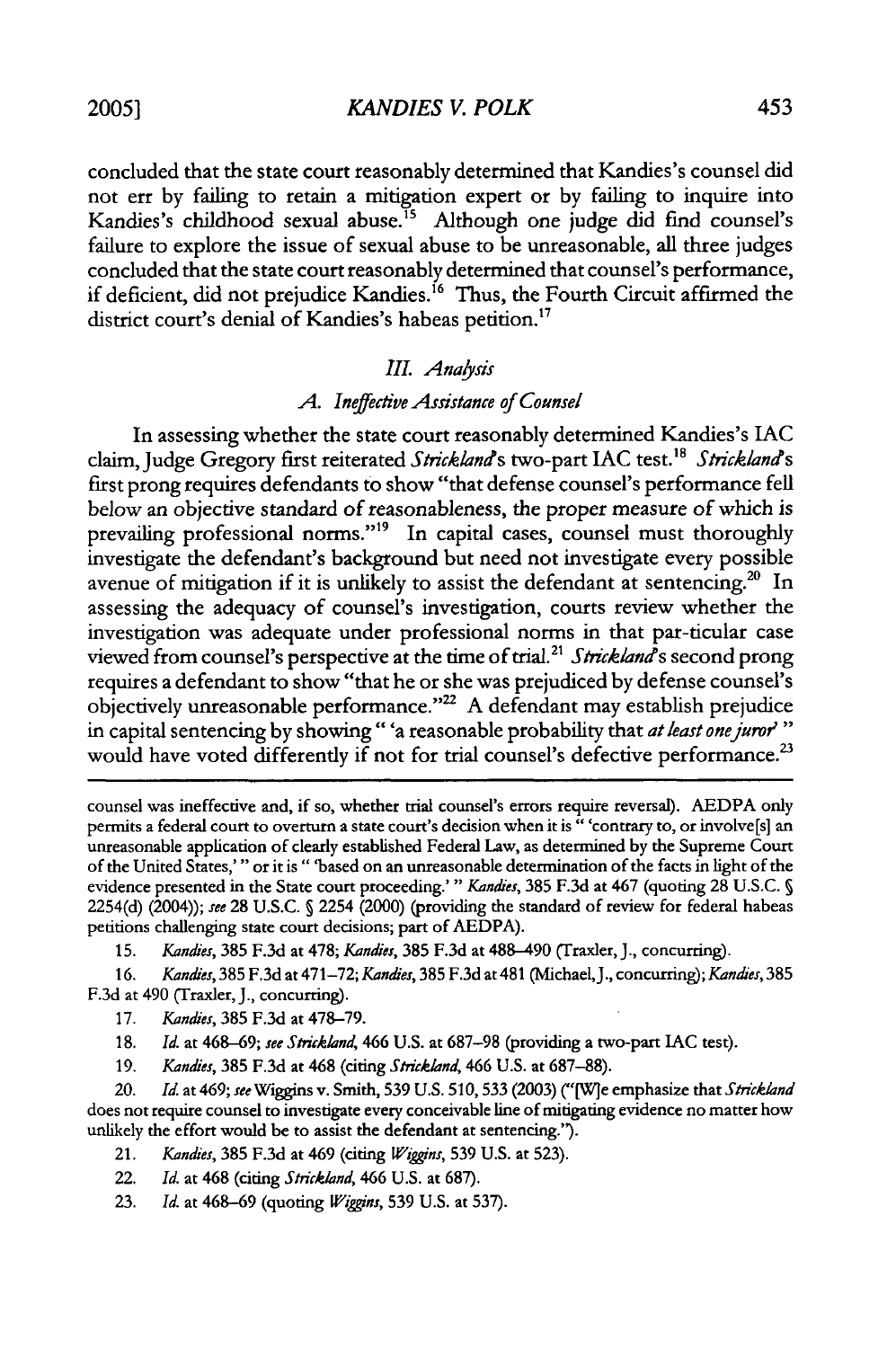Strickland's prejudice prong requires courts to "'reweigh the evidence in aggravation against the totality of available mitigating evidence,'" yet remain deferential to trial counsel's decisions.<sup>24</sup>

Kandies asserted that his counsel were ineffective under *Stricklani?s* first prong because they failed to obtain a mitigation expert and failed to inquire specifically into whether Kandies was sexually abused as a child.<sup>25</sup> Regarding counsel's failure to obtain a mitigation expert,Judge Gregory rejected any *'per se* rule requiring defense counsel to retain a mitigation expert in every capital case."26 Courts must give trial counsel discretion to pursue different avenues in investigating mitigation and refrain from adopting a "rigid checklist" for defense attorneys in capital cases.<sup>27</sup> Further, Judge Gregory noted that investigation techniques, such as interviewing family and friends, can be as effective as a mitigation specialist in preparing a convincing mitigation case.<sup>28</sup> Thus, Judge Gregory rejected Kandies's contention that the failure to retain a mitigation expert constituted IAC.<sup>29</sup>

Kandies next contended that his trial counsel were ineffective because they failed to explore the issue of sexual abuse.<sup>30</sup> At trial, no witness testified that Kandies's uncle sexually abused the defendant as a child.<sup>31</sup> Kandies argued that studies that show people who commit acts of child abuse are very likely to have been abused as children should have alerted counsel to the possibility of childhood sexual abuse.<sup>32</sup> Judge Gregory first recounted trial counsel's thorough mitigation investigation, which included extensive interviews with Kandies's family and friends as well as the retention of two psychologists who met with Kandies on numerous occasions.<sup>33</sup> The retention of the two psychologists was important in assessing the decision not to investigate sexual abuse even though Kandies's counsel asked one to focus on substance abuse, and the other to

26. *Kandes,* 385 F.3d at 470.

27. *Id.;* see *Strickland,* 466 U.S. at 688-89 ("No particular set of detailed rules for counsel's conduct can satisfactorily take account of the variety of circumstances faced by defense counsel or the range of legitimate decisions regarding how best to represent a criminal defendant.").

- 28. *Kandles,* 385 F.3d at 470.
- 29. *Id.* at 469-70.
- 30. Id. at 470.
- 31. Id. at 464-65.
- 32. **Id.** at 470.
- 33. Id. at 471.

<sup>24.</sup> Id. (quoting *Wiggins,* 539 U.S. at 534).

<sup>25.</sup> Id. at 469-70. Kandies also asserted that his counsel were ineffective because the attorney assigned to develop mitigation evidence, Scott N. Dunn, was too inexperienced to try a capital case. Id. at 469 n.7. Although Dunn had never tried a criminal case, Judge Gregory noted that inexperience does not establish per se ineffectiveness; rather, a court must examine the attorney's actual performance. Id. Although Judge Gregory treated this claim in a footnote, Judge Traxler discussed the issue slightly more in depth. *Id.; Kandies*, 385 F.3d at 488 (Traxler, J., concurring).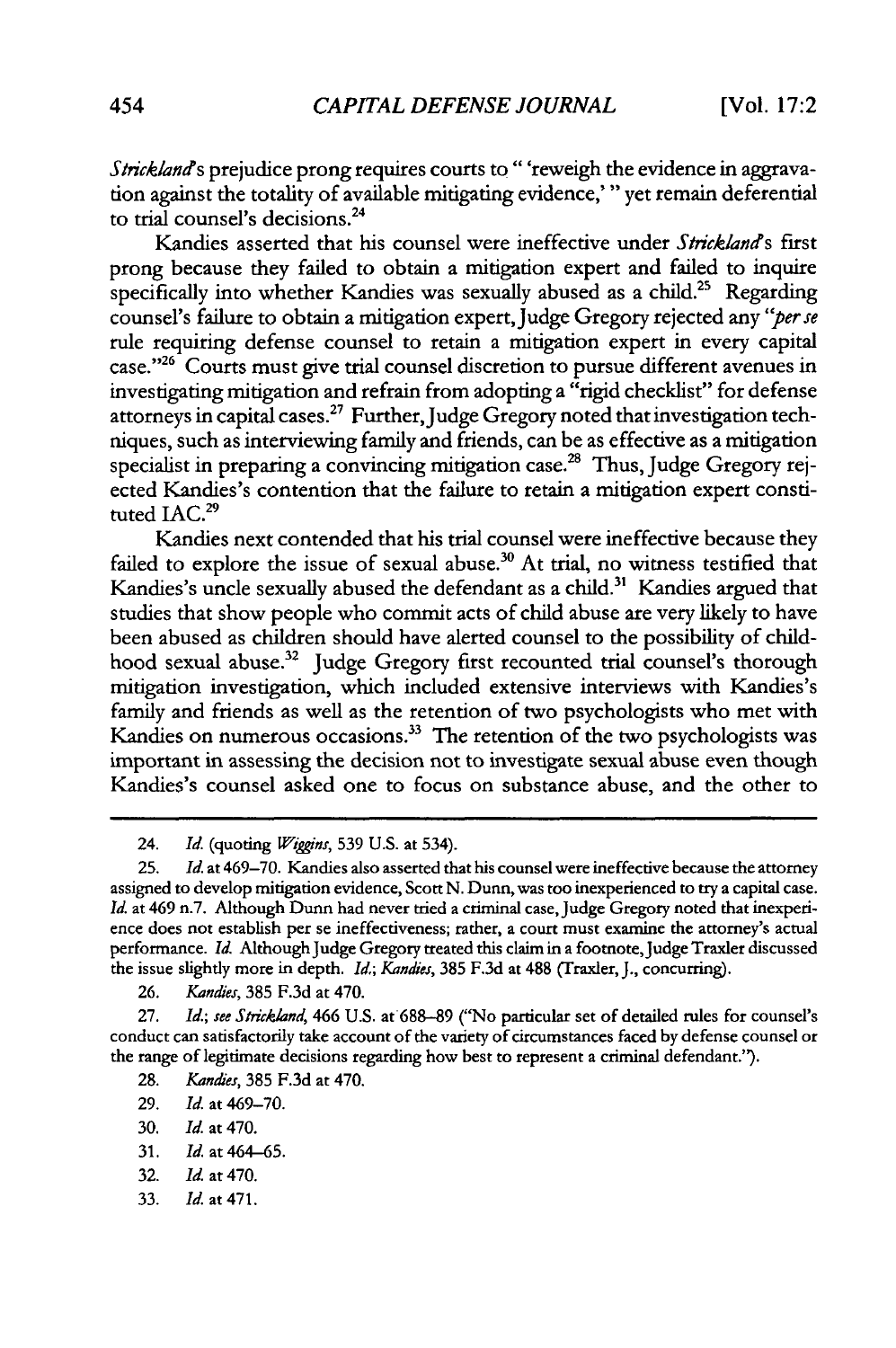*KANDIES V. POLK*

screen for brain damage, and not specifically to look for past sexual abuse.<sup>34</sup> Because no interviewee or psychologist mentioned the sexual abuse, counsel did not fail to discover the past sexual abuse "due to a half-hearted investigation into Kandies's background."<sup>35</sup> Judge Gregory asserted that an investigation's reasonableness largely depends upon information conveyed by the defendant and, accordingly, counsel's investigation was reasonable because nothing in their investigation should have alerted them to the sexual abuse.<sup>36</sup> Thus, the state court reasonably determined that counsel's performance did not fall "below an objective standard of reasonableness as measured by prevailing professional  $10^{10}$  norms."

In addition to determining that counsel's performance did not fail *Stricklands* first prong, Judge Gregory also concluded that the state court reasonably found that Kandies had not established that "at least one juror would have weighed the aggravating and mitigating evidence differently had the jury been informed" about the sexual abuse.<sup>38</sup> The addition of childhood sexual abuse to the previously found twenty-one mitigating factors did not convince Judge Gregory that the mitigating factors outweighed either aggravating factor enough to cause a reasonable juror to change his or her mind.39 In coming to this conclusion, the judge highlighted the vileness of the crime and Kandies's lies about the crime in the days after the murder.<sup>4</sup>

In a separate concurring opinion, Judge Michael disagreed with the panel majority and argued that counsel's performance was deficient under *Stricklands* first prong.<sup>41</sup> However, Judge Michael agreed that Kandies's counsel's performance did not prejudice Kandies enough to satisfy *Stricklands* second prong and, accordingly, concurred in the denial of Kandies's habeas petition.<sup>42</sup> Regarding the deficiency of counsel's performance, Judge Michael noted that any decision not to investigate must be reasonable under the particular circumstances of the case.43 The American Bar Association Guidelines for the Appointment and

35. Id.

36. *Id.* at 471 n.8; see Barnes v. Thompson, 58 F.3d 971,979-80(4th Cir. 1995) (finding that counsel "may rely on the truthfulness of his client and those whom he interviews in deciding how to pursue his investigation").

37. Kandies, 385 F.3d at 471 (citing Strickland, 466 U.S. at 688).

38. *Id.* at 471-72.

39. *Id.* at 472.

40. *See id.* ("I am not convinced that the jury **...** would not have sentenced Kandies to death after having found him guilty of the rape and murder of his fiancee's four-year-old daughter ... dumping her body in a plastic bag and then lying about the incident for a couple of days.").

41. *Kandies,* 385 F.3d at 479 (Michael, J., concurring).

42. *Id.*

43. *Id.* (citing Strickland, 466 U.S. at 691).

<sup>34.</sup> Kandies, 385 F.3d at 471.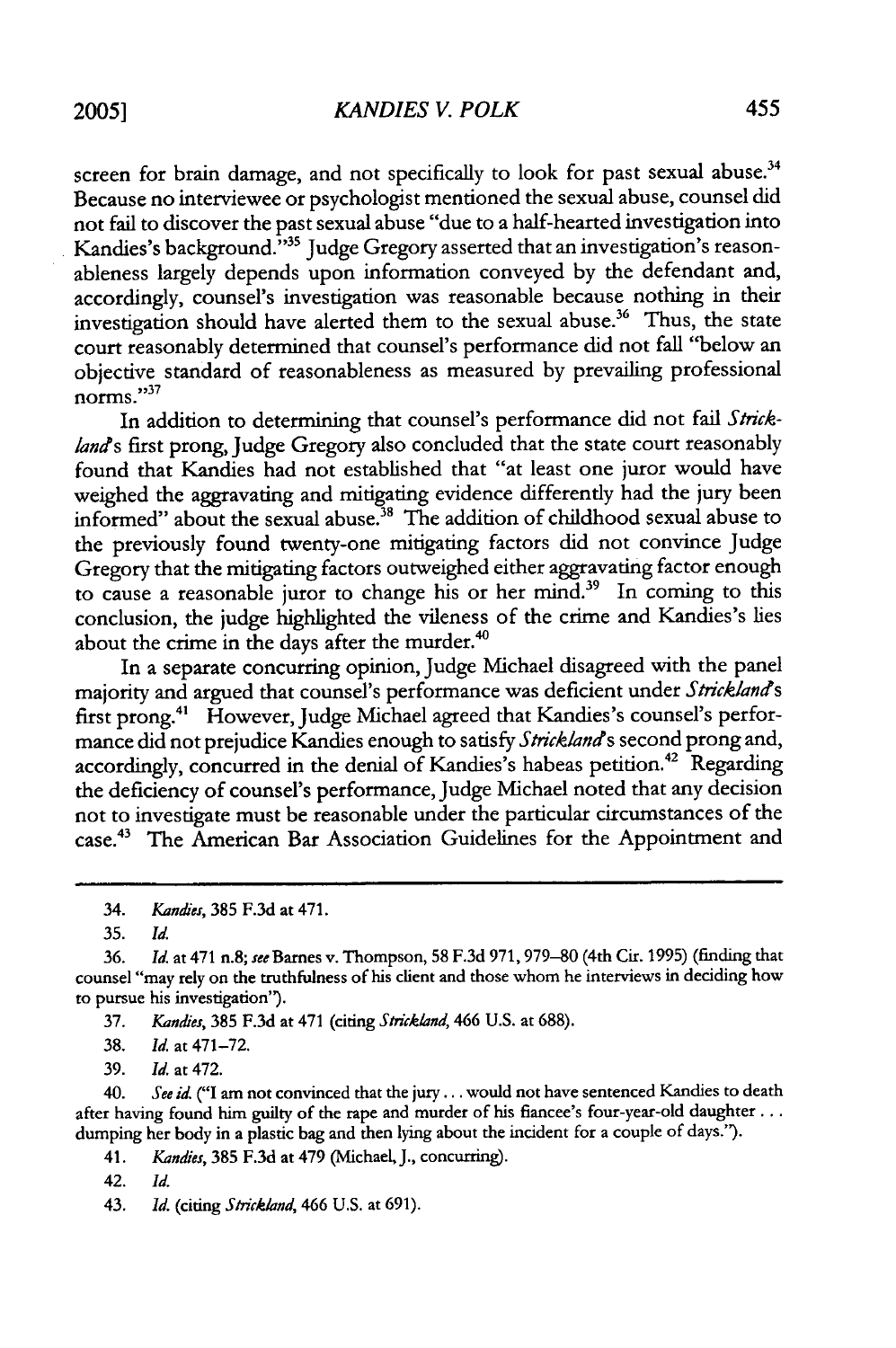Performance of Counsel in Death Penalty Cases ("ABA Guidelines") instruct counsel to " '[clollect information relevant to the sentencing phase of trial, including, but not limited to: **...** family and social history (including physical, sexual, or emotional abuse).' "<sup>44</sup> Judge Michael determined that counsel's failure to inquire into an area recommended by the ABA Guidelines indicated a deficient performance.<sup>45</sup> Counsel's failure to investigate sexual abuse, despite studies that show men who sexually abuse were often sexually abused themselves, also supported his conclusion regarding counsel's ineffectiveness.<sup>46</sup> Further, Judge Michael rejected the contention that counsel did not need to inquire into sexual abuse because it had not surfaced in interviews with family members or psychiatrists."7 Counsel must conduct mitigation investigation with specificity, and extensive investigation into some areas does not make up for deficiencies in other areas.<sup>48</sup>

Judge Traxler also concurred and addressed each part of Kandies's **IAC** claim."9 First, Judge Traxler rejected Kandies's assertions that one of his attorneys, Scott Dunn, was ineffective because he was too inexperienced and that his inexperience resulted in the failure to obtain a mitigation expert as recommended by the ABA Guidelines.<sup>50</sup> In assessing IAC claims, the issue is the adequacy of the actual representation and not the attorney's experience.<sup>51</sup> Further, the failure to obtain a mitigation expert was not ineffective because counsel compensated for the lack of a mitigation expert with what Judge Traxler viewed as a thorough mitigation investigation. $52$ 

Additionally, Judge Traxler concluded that the state court reasonably determined that defense counsel met their duty of conducting a reasonable mitigation investigation despite their failure to explore Kandies's past sexual abuse.<sup>53</sup> Counsel's investigation was sufficient in light of their extensive interviews with family members and retention of well-qualified experts.<sup>54</sup> Further,

44. *Id.* (quoting A.B.A. GUIDELINES FOR THE APPOINTMENT AND PERFORMANCE OF COUNSEL IN DEATH PENALTY CASES **§** 11.4.1 (D)(2) (1989)).

45. *Id.; see Strickland,* 466 U.S. at **688** ("Prevailing norms of practice as reflected in American Bar Association standards and the like.., are guides to determining what is reasonable, but they are only guides.").

46. *Kandies*, 385 F.3d at 480 (Michael, J., concurring).

47. Id.

48. *Id.* at 480-81.

49. *Kan'es,* 385 F.3d at 481-503 (Traxler, J., concurring).

50. *Id.* at 488; *see* A.B.A. GUIDELINES FOR THE APPOINTMENT AND PERFORMANCE OF DEFENSE COUNSEL IN DEATH PENALTY CASES **§** 4.1 (Rev. Ed. 2003) [hereinafter ABA GUIDE-LINES] (recommending that proper capital defense teams contain mitigation experts).

51. *Kandes,* 385 F.3d at 488 (Traxler, J., concurring).

52. Id.

- 53. *Id.* at 489-90.
- 54. Id.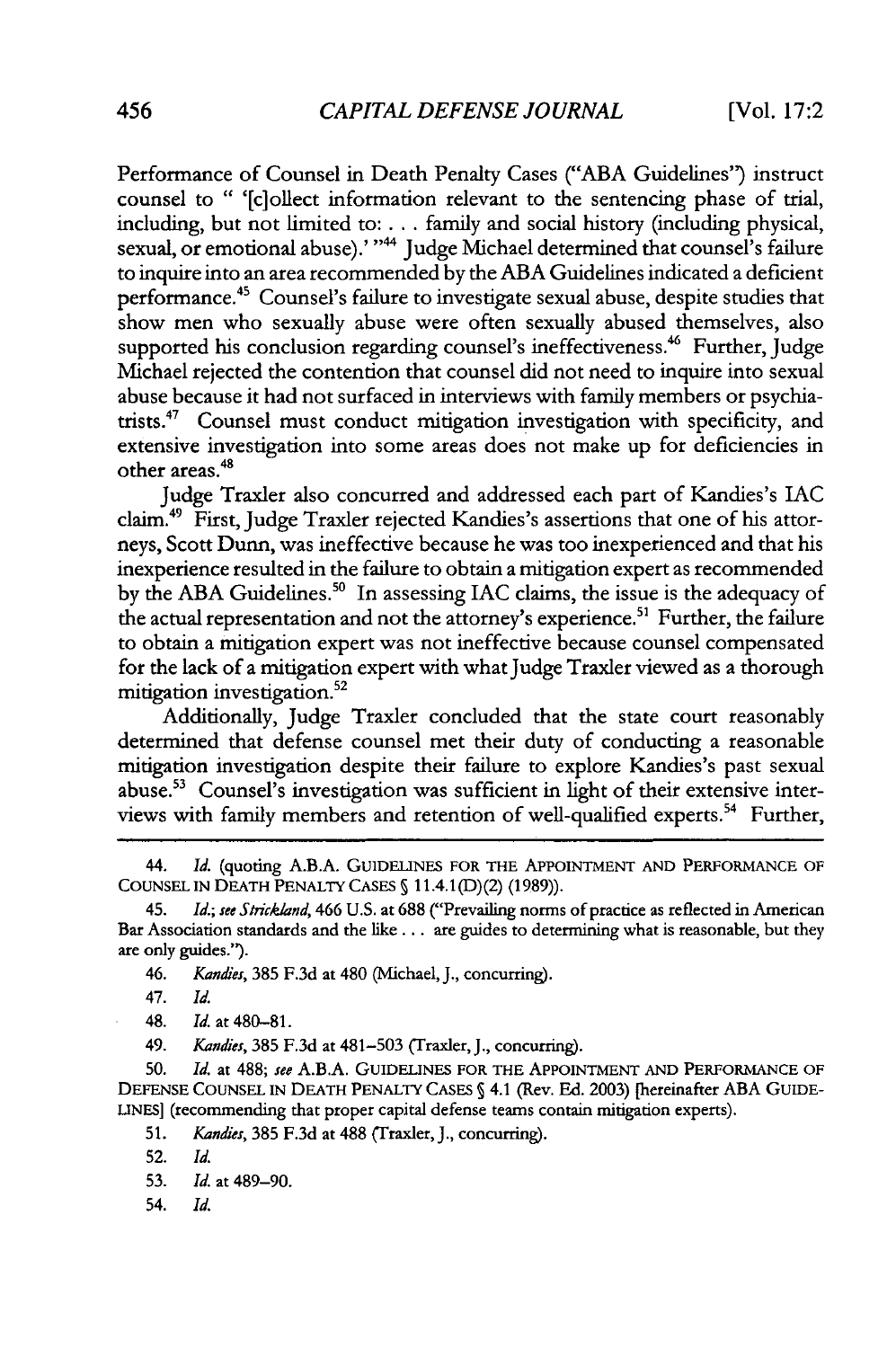*KANDIES V. POLK*

counsel are not per se ineffective for failing to inquire into childhood sexual abuse in any case involving child molestation.<sup>55</sup> Finally, Judge Traxler concluded that the state court reasonably determined that counsel's performance did not prejudice Kandies because the viciousness of the crime and the twenty-one separate mitigating circumstances made it unlikely that a juror would reach a different decision after learning about the sexual abuse. **56**

#### *IV. Application in Virginia*

The Fourth Circuit's holding in *Kandies* sheds additional light on the level of performance that courts will consider adequate under *Strickland's* first prong. Since Strickland, courts have increasingly used the ABA Guidelines in assessing whether an attorney's performance was objectively reasonable under *Stricklands* first prong.<sup>57</sup> Particularly, the Court in *Wiggins v. Smith*<sup>58</sup> employed the ABA Guidelines and the state's prevailing professional norms to determine that counsel had a duty to investigate "all reasonably available mitigating evidence."<sup>59</sup> The ABA Guidelines specifically recommend that capital defense counsel hire a mitigation expert and investigate their client's history for sexual abuse.<sup>60</sup> However, despite these recommendations, Judges Traxler and Gregory reiterated that the ABA Guidelines are not "rigid checklist[s]" to evaluate counsel's performance and determined that counsel were adequate despite their failure to hire a mitigation expert and their failure to explore the issue of sexual abuse.<sup>61</sup>

Rejecting Kandies's claim that the failure to obtain a mitigation specialist is per se IAC, Judges Traxler and Gregory noted that counsel can compensate for the lack of a mitigation expert with a thorough investigation into the defendant's background.<sup>62</sup> The court seemed to discount a mitigation expert's importance

58. 539 **U.S. 510** (2003).

59. *Wiggins,* 539 U.S. at 524 (quoting A.B.A. **GUIDELINES** FOR THE **APPOINTMENT AND** PERFORMANCE OF **COUNSEL IN DEATH** PENALTY **CASES §** 11.4.1(C) (1989)).

60. ABA **GUIDELINES,** *supra* note 50, **§** 4.1(A)(1), **§** 10.7 Cmt. (recommending that defense teams hire a mitigation specialist and explore their client's social history for sexual abuse).

62. *See Kandies,* 385 F.3d at 470 ("While the retention of a mitigation expert in these instances

<sup>55.</sup> *Id.*

<sup>56.</sup> *Id.* at 491-92.

<sup>57.</sup> *See Strickland,* 466 U.S. at 688-89 (noting that the ABA Guidelines serve as guides to determining whether counsel performed reasonably). *See also Wiggins,* 539 U.S. at 524 (relying primarily on the ABA standards in determining that reviewing a capital defendant's social history was a prevailing professional norm); Williams v. Taylor, 529 U.S. 362, 396 (2000) (citing the ABA standards in determining that counsel had a duty to investigate thoroughly a defendant's background).

<sup>61.</sup> *See Kandies,* 385 F.3d at 470 (citing *Strickland,* 466 U.S. at 689) (noting that *Strickland* rejected adopting any rigid checklist to evaluate counsel's performance); *Kandies,* 385 F.3d at 488 (Traxler,J., concurring) (rejecting Kandies's contention that the ABA Guidelines require that capital defense counsel hire a mitigation expert).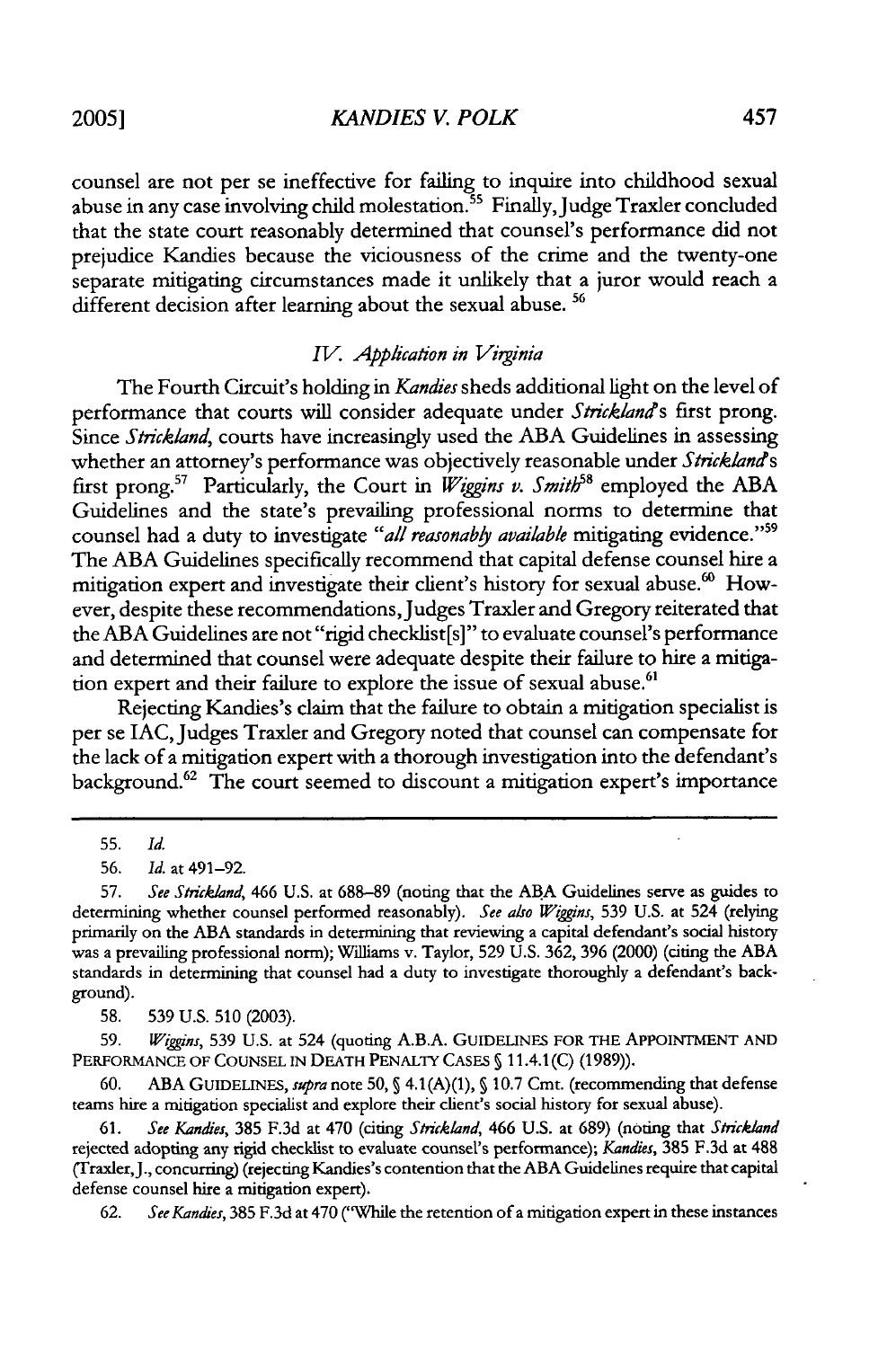and assumed that an attorney could obtain as much information in an interview with a family member as a mitigation specialist could.<sup>63</sup> Yet, the ABA Guidelines note that "[m]itigation specialists possess clinical and information-gathering skills and training that most lawyers simply do not have."<sup>64</sup> Further, it is unlikely that an attorney will have the time to compile a complete social history of the defendant that a proper mitigation case requires. <sup>65</sup>*Kandies* highlights the importance of a mitigation expert because a properly trained mitigation expert could probably have detected that Kandies had been sexually abused as a child.

Additionally, Judges Traxler and Gregory concluded that counsel's failure to explore the issue of sexual abuse did not render their performance inadequate.<sup>66</sup> Both judges came to this conclusion notwithstanding the fact that Kandies's offense involved the rape of a child and that studies have shown that people convicted of sexual abuse are likely to have been sexually abused as children.<sup>67</sup> The failure to follow up on such a lead recalls defense counsel's performance in *Wiggins,* in which the attorneys failed to follow up on social service reports that indicated the need to conduct further investigation.<sup>68</sup> Although the Court in *Wiggins* recognized that counsel does not need to investigate every possible avenue of mitigation, the Court did not tolerate counsel's failure to investigate when information available to the attorney indicated that a particu-

63. *Kandies,* 385 F.3d at 470 ("[Tlhere will be some circumstances where the assistance of lay persons, such as family, friends and colleagues, is more useful in discovering and presenting mitigating evidence than that of a mitigation expert.").

64. ABA GUIDELINES, *supra* note **50, §** 4.1 Cmt.

65. *See id.* (noting that a mitigation specialist's duties include "compil[ing] a comprehensive and well-documented psycho-social history of the client . **..** analyz[ing] the significance of the information in terms of impact on development . . . identif[ying] the need for expert assistance; assist[ing] in locating appropriate experts; [and] provid[ing] social history information to experts").

66. *Kandies,* 385 F.3d at 471; *Kandies*, 385 F.3d at 489–90 (Traxler, J., concurring).

67. *See Kandies,* 385 F.3d at 470 (noting that numerous studies show that people who sexually abuse children are likely to have been sexually abused as children); ABA GUIDELINES, *supra* note 50, **§** 10.7 Cmt. ("Counsel needs to explore.., family and social history (including physical, sexual or emotional abuse... ).').

68. *See Wiggins,* 539 U.S. at 524-25 (noting that the DSS records in counsel's hands would have revealed that Wiggins's "mother was a chronic alcoholic; Wiggins was shuttled from foster home to foster home and displayed some emotional difficulties while there; [and] he had frequent, lengthy absences from school').

may nonetheless be advisable, I do not believe defense counsel should be required, or feel compelled, to do so."); *Kandies,* 385 F.3d at 488 n.2 (Traxler, J., concurring) (finding that Kandies's counsel's failure to obtain a mitigation expert did not render their performance ineffective). Note that currently, Capital Defender Units ("CDU") in the state of Virginia have access to mitigation specialists as part of the defense team. *See* Daniel L. Payne, *Building the Case for Life: A Mitigation Spedah'st as a Necessiy and a Matter of Rigbt,* 16 CAP. DEF.J. 43, 59 (2003) ("The lead attorney at each CDU has determined that all defendants represented by the CDU attorney will also have access to the assistance of the CDU's fact investigator and the mitigation specialist.").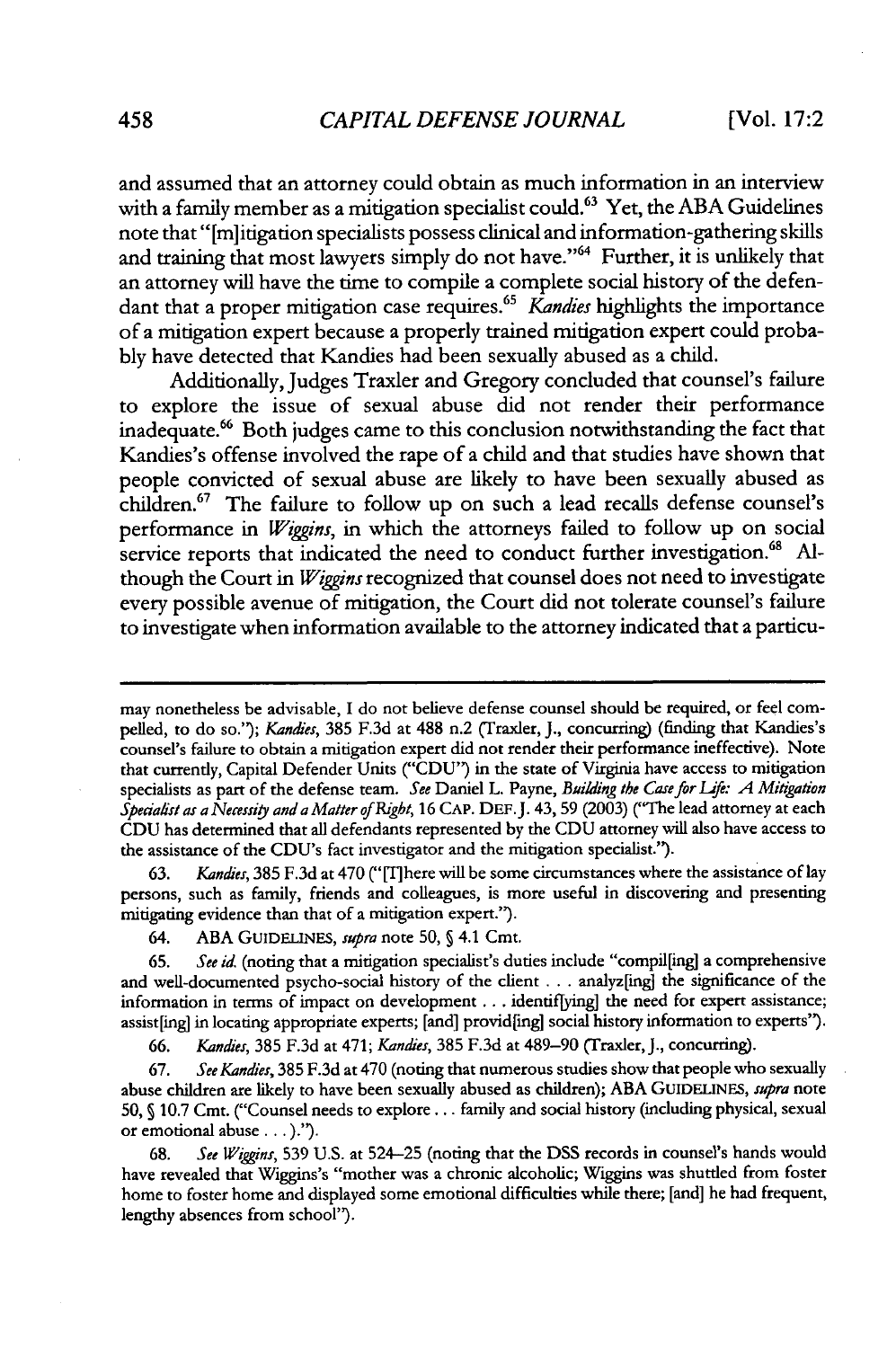**2005]**

lar avenue may be fruitful.<sup>69</sup> Thus, it is hard to reconcile Judges Traxler and Gregory's opinions regarding counsel's failure to explore the issue of sexual abuse with the Court's reasoning in *Wiggins.*

In discussing counsel's failure to explore the issue of sexual abuse, Judges Traxler and Gregory repeatedly credited counsel's retention of the expert psychologists as a reason why counsel performed adequately even though Kandies's counsel did not hire the experts to investigate Kandies's social history nor did they direct the expert's attention to the possibility of sexual abuse.<sup>70</sup> Among the issues pending in *Rompilla v. Beard<sup>[1</sup>* is whether the state court reasonably determined that counsel was sufficient when he hired a psychiatrist and forensic psychologist to assist the defense but did not provide them with any of Rompilla's records.72 Although Rompilla's past was filled with potentially mitigating evidence, the lack of information provided to the experts caused them to miss most of **it.73** Thus, the United States Supreme Court's forthcoming decision in *Rompilla* may clarify what an attorney must do beyond retaining mental health experts in order to render adequate assistance under *Strickland.*

Finally, each judge agreed that counsel's errors did not prejudice Kandies because the circumstances of the offense made death a likely sentence and the jury had already found twenty-one total mitigating factors.<sup>74</sup> The court's opinion reveals a persistent problem with *Stricklands* second prong: courts are unlikely to find that counsel's error prejudiced the defendant whether counsel presented an otherwise strong case for mitigation or a weak one.<sup>75</sup> Generally, courts find prejudice in this context only when the evidence that was not uncovered due to counsel's error was exceptionally powerful and when counsel presented a very weak mitigation case at trial.<sup>76</sup>

70. *See, e.g., Kandies,* 385 F.3d at 471 (explaining that counsel's performance was adequate because they had obtained two expert psychologists to investigate Kandies's background).

71. 125 S. Ct. 27 (2004).

72. Rompilla v. Horn, 355 F.3d 233,240 (3rd Cir. 2004); *see* Rompilla v. Beard, 125 **S.** Ct. 27, 27 (2004) (granting Rompilla's petition for a writ of certiorari).

73. *Rompilla,* 355 F.3d at 240-44.

74. *Kanaies,* 385 F.3d at 471-72; *Kan&es,* 385 F.3d at 481 (Michael,J., concurring); *Kandies,* 385 F.3d at 490-92 (Traxler, J., concurring).

75. *SeeKand'es,* 385 F.3d at 471-72 (finding no prejudice because of the plethora of mitigation evidence already before the jury); Kuiken v. Lee, No. 94-6023, 1995 WL 224045, at \*2-\*3 (4th Cir. Apr. 17, 1995) (finding that counsel's failure to introduce certain character evidence in mitigation did not prejudice the defendant when there was no other evidence in mitigation).

76. *See, e.g., Wiggins,* 539 U.S. at 534-38 (explaining that the evidence that trial counsel failed to uncover was particularly powerful and that the only mitigating evidence presented to the jury was that Wiggins had no prior convictions).

<sup>69.</sup> *Id.* at 533-34.